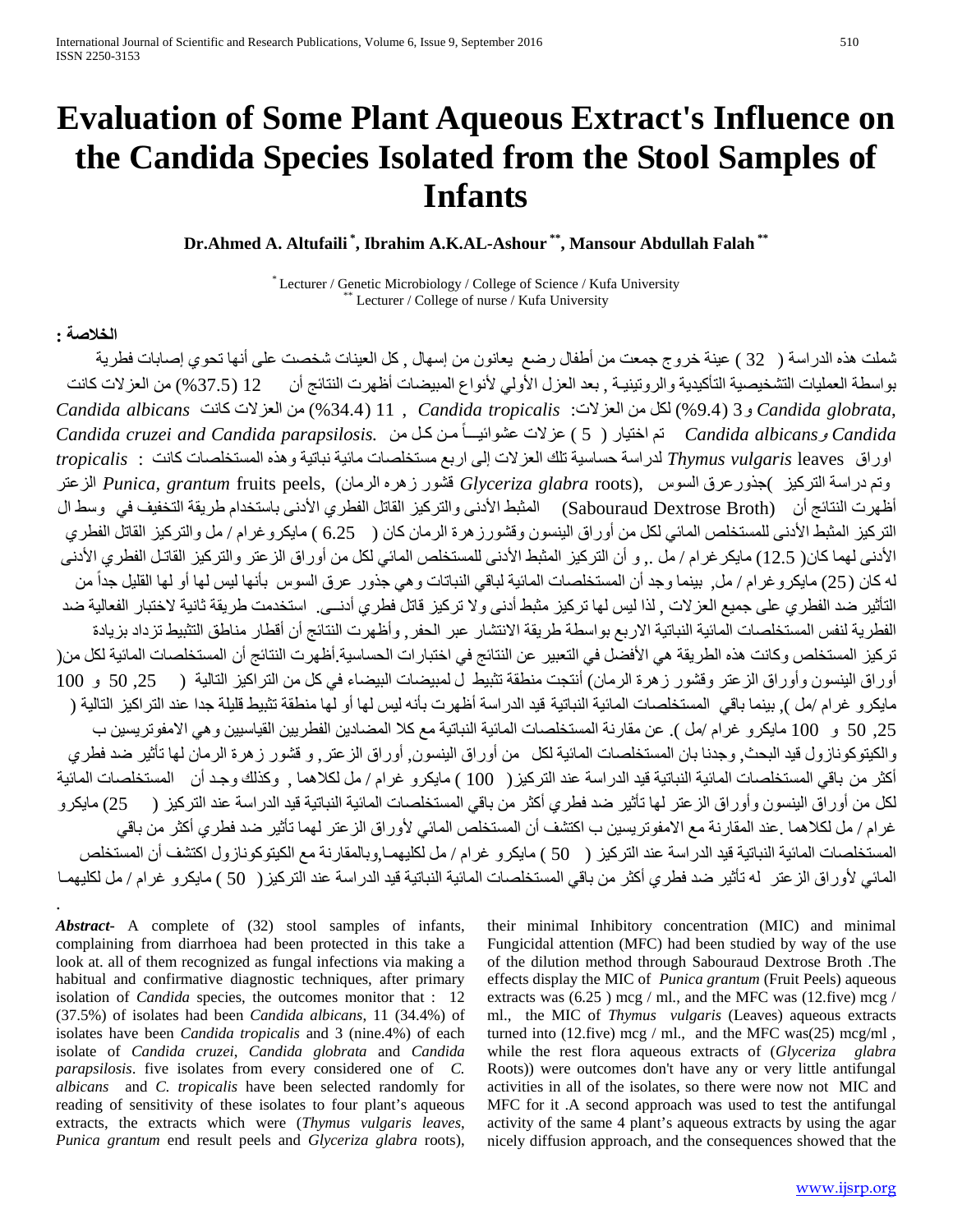diameters of inhibition zones were improved while the concentrations of extracts have been accelerated .This approach was the great in clarification of effects of sensitivity exams. outcomes tested that the aqueous extracts of *T. vulgaris* (Leaves) and *P. grantum* (Fruit Peels) Produced inhibition region towards *C. albicans* at (25, 50 and100 mcg /ml ) concentrations, while the alternative aqueous extracts of plant below study monitor a totally little or no inhibition zones at (25, 50 and100 mcg /ml ) concentrations.whilst contrast of the plant aqueous extracts with both standard antifungal drugs of Ketoconazole and Amphotericin B under take a look at, i found that the aqueous extracts of *P. T. vulgaris* (Leaves) and *P. grantum* (Fruit Peels) have been extra antifungal powerful than other aqueous extracts of plants under studies at (100 mcg /ml) attention for both, and detected also that aqueous extracts of *T. vulgaris* (Leaves) have been extra antifungal effective than other aqueous extracts of plant life under research at (25 mcg /ml) awareness for both.In comparison with Amphotericin B, I detected that the aqueous extracts of *T. vulgaris* (Leaves) were greater antifungal effective than different aqueous extracts of flowers beneath studies at (50 mcg /ml) awareness for each. And in evaluation with ketoconazole, we found that the aqueous extract of *T. vulgaris* (Leaves) was more antifungal effective than other aqueous extracts of vegetation beneath studies at  $(50 \text{ meg } / \text{ml})$ concentration for both.

*Index Terms*- Plant Aqueous Extract, Candida Species, Candida albicans

## I. INTRODUCTION

he remaining decade witnessed the sustained clinical The remaining decade witnessed the sustained clinical<br>significance of opportunistic infections due to extraordinary *Candida* species in particular due to the worldwide increase within the number of immunocompromised sufferers which include children, who are exceedingly prone to opportunistic infections.<sup>(1)</sup> .Candidiasis is an an increasing number of commonplace problem in hospitalized patients, with epidemiologic surveys revealing that *Candida* spp. are actually the fourth maximum not unusual pathogens remoted from the blood of hospitalized sufferers. approximately (one hundred) species of fungi pathogenic for people, and *Candida albicans* is the maximum standard species in medical disease. *C.albicans* has also been proven to be a cause of diarrhea. Candidiasis in neonates is a extreme and relatively not unusual purpose of overdue onset sepsis associated with a high mortality. The current reviews that imply non-*albicans* infections are on the rise, which frequently accounting for more than 50 percent of candidiasis observed in the inflamed populace<sup>(2)</sup>. Drug resistance may additionally vary by way of species .although antifungal resistance in *Candida albicans* is less frequent than in other species, increasingly more resistance traces are emerging. Antifungal drug resistance is fast turning into a first-rate trouble within the increasing populace of immunocompromised individuals. It has resulted in a drastic increase within the prevalence of opportunistic and systemic fungal infections, so a brand new healing strategies need to be taken into consideration to lessen antifungal pills resistance which is probably accomplished via using opportunity natural medication as a

herbal supply <sup>(3)</sup>. The World Health Organization (WHO) estimates that 80 percentage of the arena's populace currently makes use of natural remedy for some component of primary health care. In reality, in step with the sector health corporation, 25% of modern-day drugs that are about used inside the U.S.A. were derived from plant life. Considerable advances had been made in medical care however many people are nevertheless the usage of natural or opportunity treatments<sup>(4)</sup>.

 Due to the fact the Iraqi vegetation are wealthy in vegetation are un submitted to any previous examine and the possibility of locating new antimicrobial dealers continues to be broadly ahead. And because the exciting Candida species is an opportunistic pathogen and will increase of antifungal drugs resistance in ultimate years varies with distinct species and increase of researches on clinical crucial plants but most effective few research on those researches were performed in Iraq, this observe **aimed** toward the subsequent:

 1 -The isolation and identity of *Candida* species have been from stool samples of infected infants .

 2 -The research of the antifungal interest of a few aqueous crude extracts have been of some flora and some antifungal pills in opposition to *Candida* species.

 3- In vitro, the dedication of the capability of the use of these extracts in determining the deadly dose and inhibitory dose of fungal infections.

## **Materials and Techniques: 1- Chemical Solutions and Their preparations:**

 1.1-regular saline, Dimethyl Sulphoxide And (Methanol ninety eight %),Gram's Stain Solution,Lacto Phenol Blue cotton Stain Solution,Differential Media And Their arrangements, Sabouraud Dextrose Agar (SDA),Corn Meal Agar (CMA), Sabouraud Dextrose Broth (SDB) or Sabouraud Liquid Medium (SLM) and API 20 C AUX Yeast identity Medium :

## **1.2- Preparation of stock Solutions Of Antifungal marketers:**

 We have followed the tips of NCCLS for making ready the numerous concentrations of antifungal tablets. The active additives in Amphotericin B received became seventy eight% and ketoconazole changed into 70% .

 The stock I solution of Amphotericin B (HiMedia, India) changed into organized by way of the use of 50 mg of Amphotericin B dissolved in 500 ml of Dimethylsulfoxide (DMSO) , the running solution changed into performed in fold dilution to obtain concentrations starting from  $3.125 - 100$  mcg / ml ; DMSO were changed into used to dissolve Amphotericin B following CLSI *Candida parapsilosis* guidelines.The stock II solution of Ketoconazole (Cadila pharmaceuticals, India) stock solution become prepared by using dissolving 20 mg of ketoconazole in 200 ml of ninety eight% methanol in line with manufacturer's instructions. operating solution turned into done in fold dilution to achieve concentrations ranging from 3.125 – 100 mcg / ml, whilst water used to dissolve ketoconazole, it led to precipitation of the drug. subsequently, 98% methanol became used to dissolve ketoconazole , the stock solutions are stable for (three) days in culture at 37 °C. or 2-8 °C for up to one month. covered from air and light. Sterilization is done through filtration of stock solutions.

**1.3-Preparation of Plant's Aqueous Extracts**: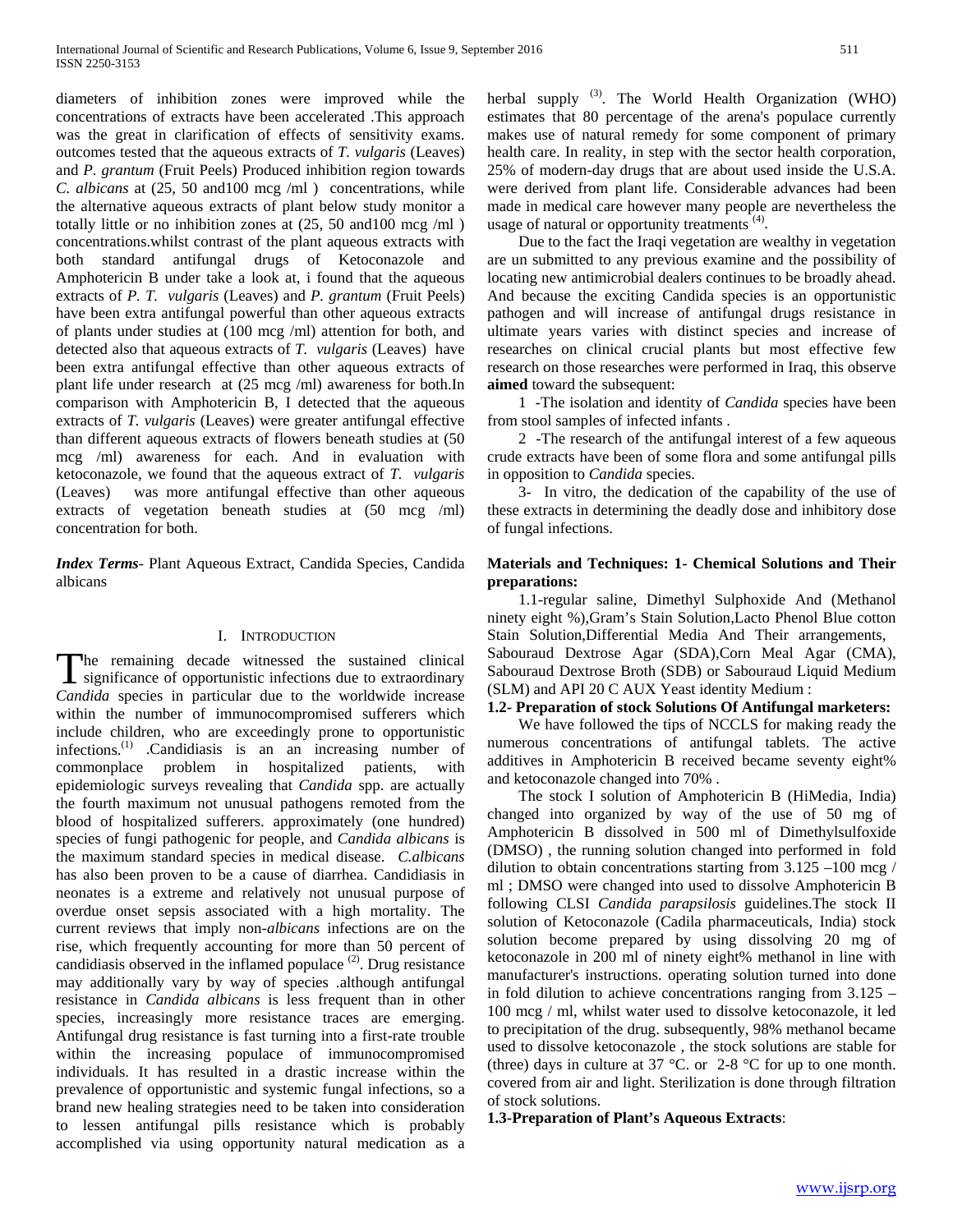Four local plant's aqueous extracts have been prepared; the primary materials of those extracts were from leaves, flowers, peels and roots of herbal plants. They were used as antifungal agents. The plants were of (*Thymus vulgaris* leaves, *Punica grantum* fruits peels and *Glyceriza glabra* roots) which they have been prepared as the subsequent:

 The extraction technique used in this study was a modification of Akinside & Olukoya, and Akinyemi, in line with the conventional techniques of instruction, shredded plant materials of the (*Thymus vulgaris* leaves, *Punica grantum* fruits peels and *Glyceriza glabra* roots) had been put in steriled bottles containing distilled water and then plugged, they were ovendried at temperature of 60°C for 6 days with manual agitation of the flask the usage of a sterile glass rod after each 24 hrs. , they have been finally grounded into fine powder in 25 ml of steriled distilled water, stored at 60°C for 3 hr.

 The resulting suspensions were filtered rapidly through four layers of gauge after which by using a extra delicate filter via Whatman No.1 filters paper., the filtrates were concentrated by way of evaporation to dryness at 60°C in the warm air oven for 24hrs., then weight 1gm from it and dissolved in 10 ml for getting a 100 mcg /ml and the mixture became mixed via warm plate magnetic stirrer for forty eight hours at 50-55 °c. .The mixture was put in centrifuge (5000 rpm) for 30 minutes, then made various concentrations from crude extracts (a 100, 50, 25, 12.5,6.25 and 3.125 ) mcg/ml (mcg =  $\mu$ g), for every one among plants in respectively on the way to look at if they have an impact on of these concentrations on exceptional *Candida* spp. underneath research, the organized herbal extracts sterile by millipore filter out, then stored in sterile airtight glass boxes protected from sun light and refrigerated at 4°C prior to use for evaluation .The antifungal potency of herbal aqueous extracts achieved into in comparison with standard commercial antifungals (as a single pharmacological dose of concentration

for each one). Amphotericin B and ketoconazole. The plant then designed for summery *Thymus vulgaris* (L) , *Punica grantum* (FP) and *Glyceriza glabra* (R).

## **2. Methods: 2.1 Samples Collection:**

 The study included 32 infants complaining from diarrhea in Al –Mansour Hospital for Pediatrics in Baghdad aged from 1 day to 2 years old. They identified as fungal infections via diagnostic processes within the same hospital's laboratory included G.S.E. for displaying the pus cell, R.B.Cs and budding of Monillia by direct examination and determination of pH of stool by graduated litmus paper and stool samples have been collected from patients by using sterile cotton swabs, which have been immediately suspended in sterile capped test tubes containing 5 ml of sterile normal saline as transport medium. All samples were collected from the start of December (2007) to the end of April ( 2008) .

## **2.2 Antifungal Drugs Collection**:

 They are collected from pharmacies of Baghdad and included : a- Amphotricin B , b- Ketoconazole and c-Chloramphenicol, they had been got as pill 200 mg for (Ketoconazole) , vial 50 mg for (Amphotricin B) and capsule 250 mg for (Chloramphenicol). They are used after special handle techniques for making *invitro* antifungal susceptibility to certain *Candida* spp. as shown in the appendix.

# **2.3 Plants Collection**:

 All plants have been collected from nearby unique super markets of Baghdad utilized by traditional medical practitioners for the treatment of numerous illnesses of microbial and nonmicrobial origins and then washed to dispose the wastes and dust, then dried by the air and then blender by electrical blender, saved in darkish and dry plastic cases for prevent chemical analytic or spoil by means of growth of microorganism .

#### **Age groups (Year) No. % Comparison of significant P-value Sig. <1 14 43.8 0. 458 Non Sig. (P>0.05) 1-1.5 9 28.1 1.6-2 9 28.1 Total 32 100**

**Table ( 1 ): Clarifies the age groups (Year) of** *Candida* **patients.**

II. RESULTS

 Table (1) shows that: 14 ( 43.8%) of the patients were under one year old, 9 (28.1%) of the patients were between the age groups of 1- 1.5 years and 9 (28.1%) of the patients were between the age groups of 1.6-2 years.

**Table (2): Clarifies the distribution of patients among** *Candida* **species.**

| <b>Candida species</b> | Vо. | $\frac{0}{0}$ | <b>Comparison of significant</b> |      |  |
|------------------------|-----|---------------|----------------------------------|------|--|
|                        |     |               | <b>P-value</b>                   | Sig. |  |
| <b>Albicans</b>        |     | 37.5          |                                  |      |  |
| <b>Tropicalis</b>      |     | 34.4          |                                  |      |  |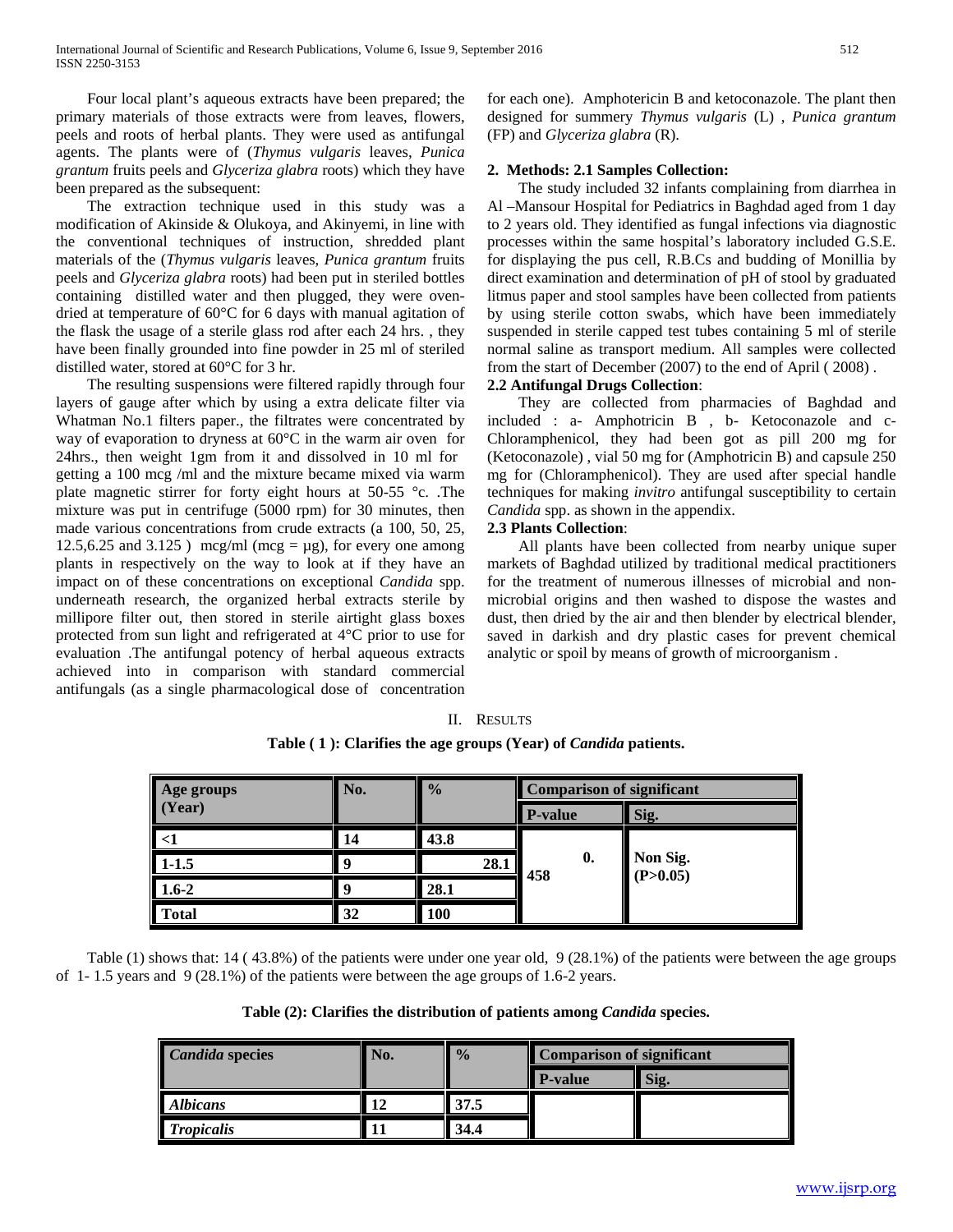| Globrata      |    | 9.4 | 0.009 | <b>Highly Sig.</b> |
|---------------|----|-----|-------|--------------------|
| <i>Cruzei</i> |    | 9.4 |       | (P<0.01)           |
| Parapsilosis  |    | 9.4 |       |                    |
| Total         | 32 | 100 |       |                    |

 Table (2) Clarifies that: 12 (37.5%) of isolates were *C. albicans*, 11 (34.4%) of isolates were *C. tropicalis* and 3 (9.4%) of remaining isolates were *C. Globrata*, *C. cruzei* and *C. parapsilosis* in respectively .

## **Table (3):- Reveals the sensitivity of isolates of** *Candida albicans* **to plant's aqueous extracts and antifungal drugs by broth dilution method.**

| <b>Studied groups</b> | No. | <b>MIC</b>        | <b>MFC</b>        |
|-----------------------|-----|-------------------|-------------------|
| Ketoconazole          | 5   | $(12.5)$ mcg / ml | $(25)$ mcg / ml   |
| <b>Amphotericin B</b> | 5   | $(50)$ mcg / ml   | $(100)$ mcg / ml  |
| T. vulgaris<br>(L)    | 5   | $(12.5)$ mcg / ml | $(25)$ mcg / ml   |
| $P.$ grantum $(FP)$   | 5   | $(6.25)$ mcg / ml | $(12.5)$ mcg / ml |
| G. glabra $(R)$       | 5   | $(6.25)$ mcg / ml | $(12.5)$ mcg / ml |

 Table (3) revealed that the MIC of G. *glabra (R)* and *P. grantum* (FP) for all the isolates were (6.25) mcg / ml., and the MFC were (12.5) mcg / ml., the MIC of *T. vulgaris (*L) for all the isolates were  $(12.5)$  mcg / ml., and the MFC were  $(25)$  mcg / ml., the MIC of Ketoconazole for all the isolates was (12.5) mcg

/ ml., and the MFC was (25) mcg / ml. The MIC of Amphotericin B for all the isolates was (50) mcg / ml., and the MFC was (100) mcg / ml, while the other plants of (*G. glabra* (R)) which were detected have no or little antifungal activities in all the isolates, so there were no MIC and MFC for it.

**Table (4): Illustrates the comparison between to plant's aqueous extracts and antifungal drugs in inhibition zone (mm) at (25 mcg / ml) concentration for both .**

| <b>Studied groups</b>                 | N              | <b>Mean</b> | <b>SD</b> | <b>SEM</b> | Mini.         | Max.             | <b>ANOVA</b>   |                                   |
|---------------------------------------|----------------|-------------|-----------|------------|---------------|------------------|----------------|-----------------------------------|
|                                       |                |             |           |            |               |                  | <b>P-value</b> | Sig.                              |
| Ketoconazole                          | 5              | 11.6        | 1.14      | 0.51       | <b>10</b>     | 13               | 0.00           | <b>Highly</b><br>Sig.<br>(P<0.01) |
| <b>Amphotericin B</b>                 | 5              | 11.6        | 0.57      | 0.24       | 11            | 12               |                |                                   |
| T.vulgaris<br>(L)                     | 5              | 10.4        | 0.59      | 0.26       | <b>10</b>     | 11               |                |                                   |
| $\boldsymbol{P}$ .<br>grantum<br>(FP) | 5              | 8.8         | 1.10      | 0.49       | 8             | 10               |                |                                   |
| G. glabra $(R)$                       | $\overline{5}$ | 1.6         | 0.65      | 0.24       | $^{\prime}$ 1 | $\boldsymbol{2}$ |                |                                   |
| <b>Total</b>                          | 30             |             |           |            |               |                  |                |                                   |

 This Table (4) illustrate that the mean of diameter of inhibition zone of *T. vulgaris* (L) (10.4  $\pm$  0.59) is the nearest to the mean of diameter of inhibition zone of Ketoconazole (11.6  $\pm$ 1.14), and *P. grantum* (FP) (8.8. ± 1.10) as a second one. The mean of diameter of inhibition zone of *T. vulgaris* (L) (10.4  $\pm$ 

0.59) is the nearest to the mean of diameter of inhibition zone of Amphotericin B  $(11.6 \pm 0.57)$ , followed by *P. grantum* (FP)  $(8.8.$  $\pm$  1.10) as a second one, the other plants under my research reveal a very little or no antifungal affectivity.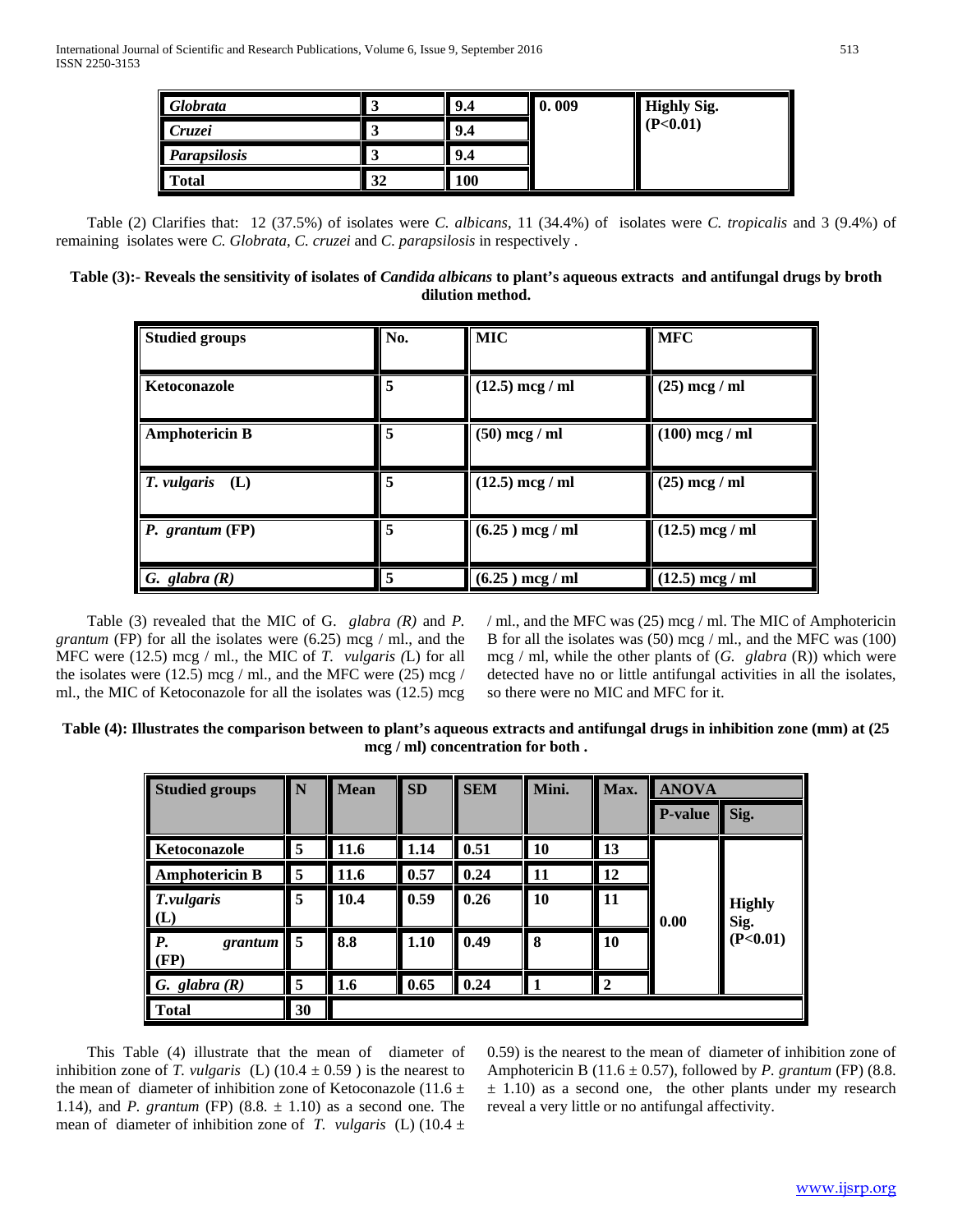**Table ( 5 ): Illustrates the multi -comparison between the aqueous extracts of plants & standard antifungals of Ketoconazole and Amphotericin B under study in inhibition zone (mm) at ( 25 mcg / ml ) concentration for both.**

| <b>Studied groups</b> |                | $LSD$ (F-test) |                     |  |  |  |
|-----------------------|----------------|----------------|---------------------|--|--|--|
|                       |                | <b>P-value</b> | Sig.                |  |  |  |
| T. vulgaris<br>(L)    |                | 0.028          | Sig.(P<0.05)        |  |  |  |
| (FP)<br>P. grantum    |                | 0.00           | Highly Sig.(P<0.01) |  |  |  |
| G. glabra             | $(\mathbf{R})$ | 0.00           | Highly Sig.(P<0.01) |  |  |  |
| T. vulgaris           | $(\mathbf{L})$ | 0.025          | Sig.(P<0.05)        |  |  |  |
| P. grantum            | (FP            | 0.00           | Highly Sig.(P<0.01) |  |  |  |
| G. glabra             | (R)            | 0.00           | Highly Sig.(P<0.01) |  |  |  |

 Table ( 5 ) shows depending on statistical analysis (Less Significant Difference (LSD) test (F-test) carried by SPSS computer program), when made a multi comparison between the aqueous extracts of plants & standard antifungals of Ketoconazole and Amphotericin B under study in inhibition zone (mm) at (25 mcg / ml) concentration for both, I detected that the aqueous extracts of plants of *T. vulgaris* (L) in comparison with Ketoconazole as standard antifungals had a significant difference of (P<0.05). The aqueous extracts of plants of *P. grantum*  (FP), *G. glabra* (R) in comparison with Ketoconazole as standard antifungal had a highly significant difference of (P<0.01), and the aqueous extracts of plants of *T. vulgaris* (L) in comparison with Amphotericin B as standard antifungal had a significant difference of  $(P<0.05)$ . the aqueous extracts of plants of *P. grantum* (FP), *G. glabra* (R) in comparison with Amphotericin B as standard antifungal had a highly significant difference of (P<0.01)**.**

**Table (6): Illustrates the comparison between to plant's aqueous extracts and antifungal drugs in inhibition zone (mm) at (50 mcg / ml) concentration for both .**

| <b>Studied groups</b>        | N  | <b>Mean</b> | <b>SD</b> | <b>SEM</b> | Mini. | Maxi.        | <b>ANOVA</b>    |                                   |
|------------------------------|----|-------------|-----------|------------|-------|--------------|-----------------|-----------------------------------|
|                              |    |             |           |            |       |              | <b>P</b> -value | Sig.                              |
| <b>Ketoconazole</b>          | 5  | 14.8        | 1.1       | 0.49       | 14    | 16           |                 |                                   |
| <b>Amphotericin B</b>        | 5  | 14.6        | 0.89      | 0.40       | 14    | 16           | 0.00            | <b>Highly</b><br>Sig.<br>(P<0.01) |
| $\overline{T}$ .<br>vulgaris | 5  | 13.4        | 0.55      | 0.24       | 13    | 14           |                 |                                   |
| $(L)$<br>$P.$                |    |             |           |            |       |              |                 |                                   |
| grantum                      | 5  | 11.2        | 1.64      | 0.73       | 10    | 13           |                 |                                   |
| (FP)                         |    |             |           |            |       |              |                 |                                   |
| G. glabra<br>(R)             | 5  | 1.6         | 0.78      | 0.33       | 1     | $\mathbf{2}$ |                 |                                   |
| Total                        | 30 |             |           |            |       |              |                 |                                   |

 This table (6) reveals that the mean of diameter of inhibition zone of *T. vulgaris* (L) (13.4  $\pm$  0.55) is the nearest to the mean of diameter of inhibition zone of Ketoconazole (14.8  $\pm$ 1.1), followed by *P. grantum* (FP)  $(11.2 \pm 1.64)$  as a second one, and the mean of diameter of inhibition zone of *T. vulgaris* (L)  $(13.4 \pm 0.55)$  is the nearest to the mean of diameter of inhibition zone of Amphotericin B (14.6 ± 0.89), followed by *P. grantum* (FP)  $(11.2 \pm 1.64)$  as a second one, and the other plants under my research reveal a very little or no antifungal affectivity.

**Table ( 7 ): Illustrates the multi -comparison between the aqueous extracts of plants & standard antifungals of Ketoconazole and Amphotericin B under study in inhibition zone (mm) at (50 mcg / ml) concentration for both.**

| <b>Studied groups</b>         | $LSD$ (F-test) |                        |  |  |
|-------------------------------|----------------|------------------------|--|--|
|                               | <b>P-value</b> | Sig.                   |  |  |
| T. vulgaris<br>(L)            | 0.028          | Sig.(P<0.05)           |  |  |
| (FP)<br>P. grantum            | 0.00           | Highly Sig. $(P<0.01)$ |  |  |
| G. glabra<br>(R)              | 0.00           | Highly Sig. $(P<0.01)$ |  |  |
| T. vulgaris<br>$(\mathbf{L})$ | 0.057          | Non Sig. $(P>0.05)$    |  |  |
| (FP)<br>P. grantum            | 0.00           | Highly Sig.(P<0.01)    |  |  |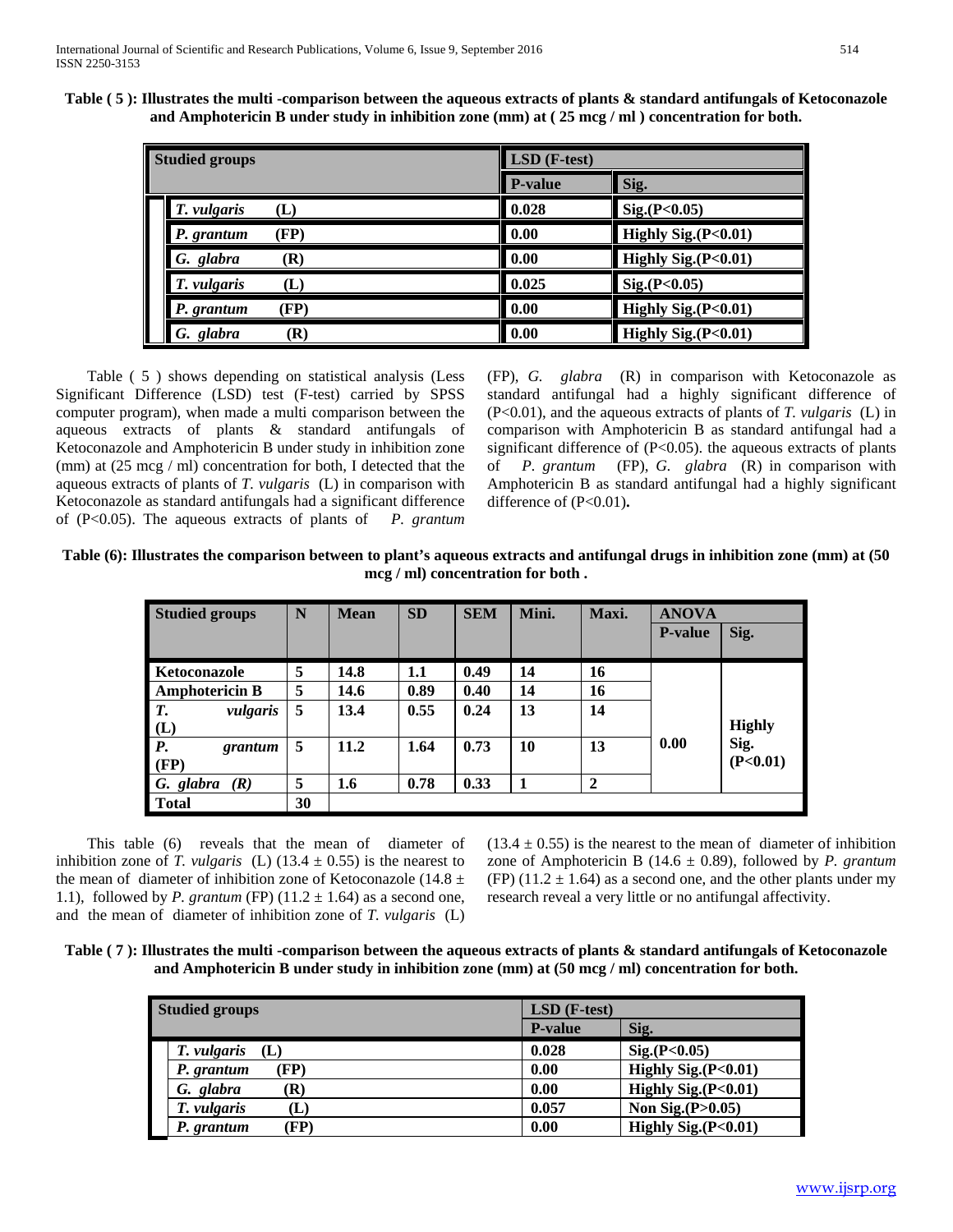| $<\!\!0.01$<br>0.00<br>(R)<br>≀.(P<br>-----<br><i>alahva</i><br>810<br>. .<br>י יי<br>.<br><br>ັ |
|--------------------------------------------------------------------------------------------------|
|--------------------------------------------------------------------------------------------------|

 Table ( 7 ) shows, When made a multi comparison between the aqueous extracts of plants & standard antifungals of Ketoconazole and Amphotericin B under the study in inhibition zone (mm) at (50 mcg / ml) concentration for both by statistical analysis (Less Significant difference (LSD) test (F-test)), I detected that the aqueous extracts of plants of *T. vulgaris* (L) in comparison with Ketoconazole as standard antifungal had a significant difference of (P<0.05). The aqueous extracts of plants of (*P. grantum* (FP), *G. glabra (R)*) in comparison with Ketoconazole as standard antifungal had a highly significant difference of  $(P<0.01)$ , the aqueous extracts of plants of *T*. *vulgaris* (L) in comparison with Amphotericin B as standard antifungal had a non significant difference of (P>0.05). the aqueous extracts of plants of (*P. grantum* (FP), *G. glabra (R)*) in comparison with Amphotericin B as standard antifungal had a highly significant difference of (P<0.01).

## **Table (8): Illustrates the comparison between to plant's aqueous extracts and antifungal drugs in inhibition zone (mm) at (100 mcg / ml) concentration for both**

| <b>Studied groups</b>     | N  | <b>Mean</b>    | <b>SD</b> | <b>SEM</b> | Min. | Max. | <b>ANOVA</b>   |               |
|---------------------------|----|----------------|-----------|------------|------|------|----------------|---------------|
|                           |    |                |           |            |      |      | <b>P-value</b> | Sig.          |
|                           |    |                |           |            |      |      |                |               |
| Ketoconazole              | 5  | 16             | 1.22      | 0.55       | 15   | 18   |                |               |
| <b>Amphotericin B</b>     | 5  | 15.8           | 1.48      | 0.66       | 14   | 18   |                |               |
| $\mathbf{r}$<br>vulgaris  | 5  | 15.4           | 0.55      | 0.24       | 15   | 16   |                |               |
| (L)                       |    |                |           |            |      |      |                | <b>Highly</b> |
| $\mathbf{P}$ .<br>grantum | 5  | 14.8           | 1.1       | 0.49       | 14   | 16   | 0.00           | Sig.          |
| (FP)                      |    |                |           |            |      |      |                | (P<0.01)      |
| G. glabra<br>(R)          | 5  | $\overline{2}$ | 0.57      | 0.26       |      | 3    |                |               |
| <b>Total</b>              | 30 |                |           |            |      |      |                |               |

 Table ( 8 ) shows that the mean of diameter of inhibition zone of *T. vulgaris* (L) (15.4  $\pm$  0.55) is the nearest to the mean of diameter of inhibition zone of Ketoconazole (16  $\pm$  1.22), followed by *P. grantum* (FP)  $(14.8 \pm 1.1)$  as a second one, and the mean of diameter of inhibition zone of *T. vulgaris* (L) (15.4

 $+ 0.55$ ) is the nearest one to the mean of diameter of inhibition zone of Amphotericin B (15.8 ± 1.48), followed by *P. grantum* (FP)  $(14.8 \pm 1.1)$  as a second one, the other plants under my research reveal a very little or no antifungal affectivity.

| Table $(9)$ : Illustrates the multi –comparison between the aqueous extracts of plants & standard antifungals of Ketoconazole |
|-------------------------------------------------------------------------------------------------------------------------------|
| and Amphotericin B under study in inhibition zone (mm) at $(100 \text{ mg/m})$ concentration for both                         |

| <b>Studied groups</b> | $LSD$ (F-test) |                     |  |  |
|-----------------------|----------------|---------------------|--|--|
|                       | <b>P-value</b> | Sig.                |  |  |
| T. vulgaris<br>(L)    | 0.326          | Non Sig. $(P>0.05)$ |  |  |
| (FP)<br>P. grantum    | 0.054          | Non Sig. $(P>0.05)$ |  |  |
| G. glabra<br>(R)      | 0.00           | Highly Sig.(P<0.01) |  |  |
| T. vulgaris<br>(L)    | 0.511          | Non Sig. $(P>0.05)$ |  |  |
| (FP)<br>P. grantum    | 0.105          | Non Sig.(P>0.05)    |  |  |
| G. glabra<br>R)       | 0.00           | Highly Sig.(P<0.01) |  |  |

 Table (9 ) shows, When made a multi comparison between the aqueous extracts of plants & standard antifungals of Ketoconazole and Amphotericin B under study in inhibition zone (mm) at (100 mcg / ml) concentration for both by statistical analysis (Less Significant Difference (LSD) test (F-test)), I detected that the aqueous extracts of plants of *T. vulgaris* (L) and *P. grantum* (FP) in comparison with Ketoconazole as antifungal drug had a non significant difference of (P>0.05) and the aqueous extracts of plants of *G. glabra*  $(R)$  in comparison with Ketoconazole had a highly significant difference of (P<0.01). The aqueous extracts of plants of *T. vulgaris* (L) and *P. grantum* (FP) in comparison with Amphotericin B as antifungal drug had a non significant difference of (P>0.05). And the aqueous extracts of plants of *G. glabra (R)* in comparison with Amphotericin B had a highly significant difference of (P<0.01).

## III. DISCUSSION

 These results in **( Table 1 )** may be attributed to the immunocompromised infants especially a Very Low Birth Weight (VLBW) (<1500 gm) infants who usually require invasive therapies, such as central vascular catheters and endotracheal tubes, and are exposed to broad-spectrum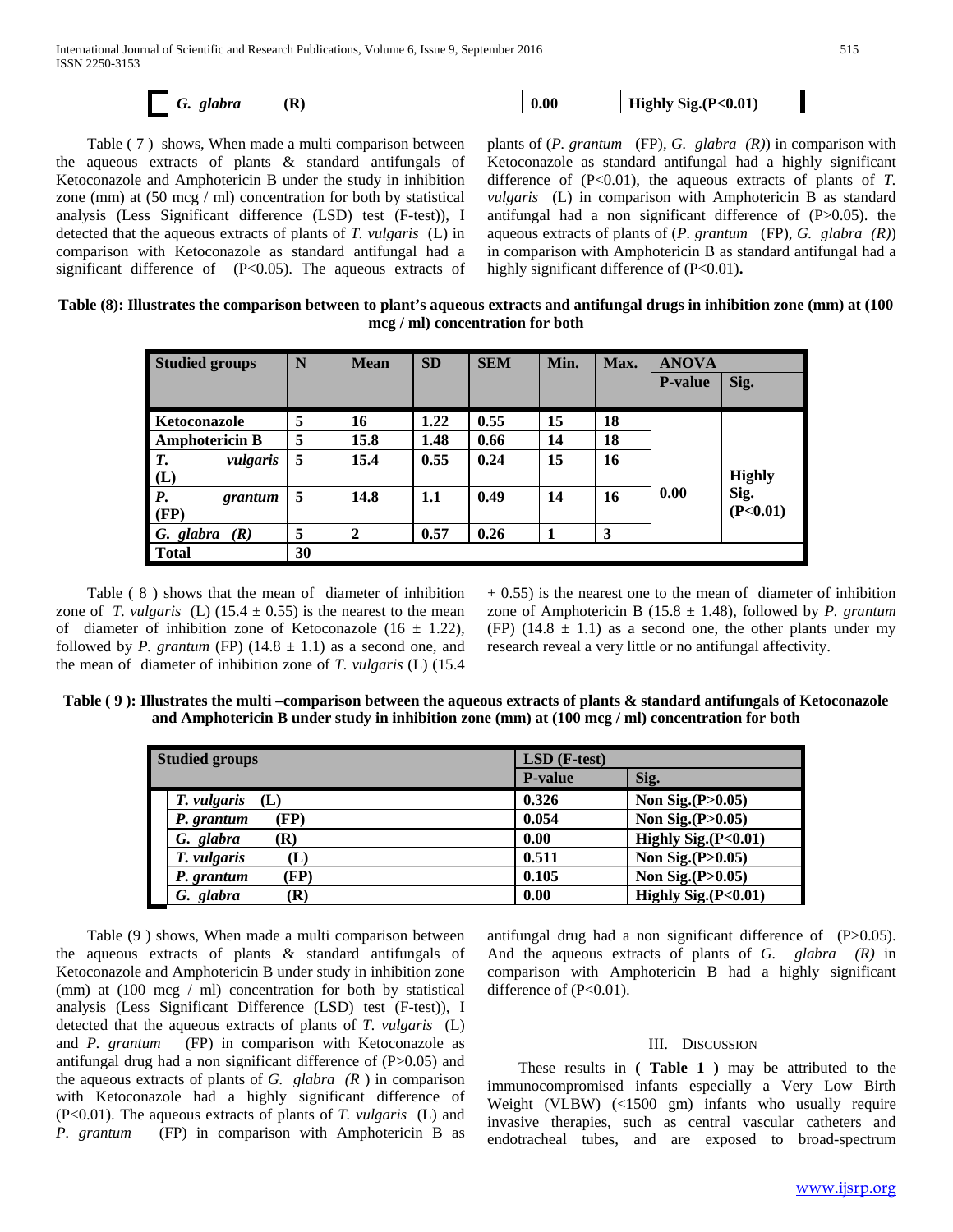antibiotics and parenteral nutrition. In addition, they occasionally receive postnatal steroids. All of these factors place them at high risk for fungal infection.

The results in  $($  Table 1  $)$  were agreed with  $(Feja, 2005)$ <sup> $(5)$ </sup>. Who detects that the complicated GI disease in both preterm and term infants increases risk of fungal infections. Complicated GI disease in which infants receive nothing by mouth (not enterally feed) and/or antibiotics for more than 7 days increases the risk for fungal sepsis. Examples include intestinal atresia, tracheoesophageal fistula disease**.** The results in **( Table 2 )** were supported by (Hornby, 2003). <sup>(6)</sup> who explained that the effect of environmental conditions as pH medium on morphological forms of *Candida* spp., where growth below 30°C, pH 4.0 were promoted yeast growth, and growth at pH 6.0, 35°C were promoted pseudohyphae growth and growth at pH 7.0, 37°C were promoted hyphae growth .The results also were supported by (Sayyada and *et al*, 2013).<sup>(7)</sup> who described that the switch in pH suffices had effect on the production of either the yeast form (pH 4.5) or the hyphal form (pH 6.5), and both being cultured at 37°C . The species of *C. albicans* and *C. tropicalis* had a greatest percentage, so I focused on them in this study. the results in (Table 3) were agreed with (Pfaller, 2006)<sup>(8)</sup> who explained that his study in Asia included (518) of *Candida* isolates and that the *C. albicans* remained the most frequently isolated yeast species in infected neonates which compromise (60.2% of isolates) , followed by *C. parapsilosis* infections (16.2% of isolates), which were increased during the past decade. *C. glabrata* (7.3 % of isolates) and *C. tropicalis* (12.5 % of isolates) were also increased in frequently. In another study the results were also agreed with (Talwar, 1990)<sup>(9)</sup> who explained in threeyears study, included (854) patients (640) children and (214) adults) with acute or chronic diarrhea were screened, fungal proliferation was noted in 54.8% of these patients (53.6% in children, 58.4% in adults).And *C. albicans* has been shown to be a cause of diarrhea and the predominant fungal species isolated were *Candida albicans* (64.5%), followed by *C. tropicalis*  (23.3%), *C. krusei* (6.9%), and *C. glabrata* (1.6%).

 These results in **( Table 4 )** were agreed with (Sara and *et*   $al$ , 2012)<sup>(10)</sup> who explained that Ketoconazole has an effect on *C*. *albicans* and the MIC which was range from (12.0- 50.0) mcg / ml, and also the results were also agreed with (Jan and *et al*, 2010)<sup>(11)</sup> who explained that Ketoconazole has a wide range of MIC values and has been reported for *Candida*. *in vitro* studies, the MIC of ketoconazole for *C. albicans*, *C. parapsilosis*, and *C. tropicalis* was 1–16 mcg/ml, However, these organisms required ketoconazole concentrations of 25 mcg/ml or greater for in vitro inhibition.

 Other results were also agreed with my thesis results where, (NCCLS, 2003)<sup>(12)</sup> explained for the most part Amphotericin B MICs for *Candida* species cluster between 0.25 and 1.0 mcg /ml .( Vishnu Chaturvedi and *et al.* (2015)<sup>(13)</sup> revealed that MICs were determined by the NCCLS microbroth dilution method M27-A MICs of ketoconazole for the reference ATCC strains were within the range from  $\langle 0.03 - 16 \mu g/m$  and the MICs of Amphotericin B for the reference ATCC strains were within the range from 0.06-2.0 μg/ml. In Iraq a very little studies on *T. vulgaris* (L), *M.* and *P. grantum* (FP) had been done, however, a recent research of  $(Pina, 2004)^{(14)}$  . found that the antifungal activity of *Thymus* extracts and their major compounds showed

inhibitory activity on *C. albicans*. In the study of (Duke, 2002)  $P<sup>(15)</sup>$ . He found that there are a lot of complex compound in *P*. *granatum* Peel Extracts of Gallagic acid, punicalins, punicalagins and these compounds showed inhibitory activity on *C. albicans*. Results of **( Table 5,6,7,8 and 9)** were agreed with (Kosalec, 2005)<sup>(16)</sup>. Which were studied *in vitro* on clinical isolates of *Candida* species. Other studies reveal that the seeds of it are antiseptic, antispasmodic, antifungal, aromatic, carminative, digestive, expectorant, pectoral, stimulant, stomachic and tonic. The results of thesis supported the results of the advanced studies that used *Thymus* spp. extracts as antimicrobial agents depend on the presence of thymol, these studies are also suggested the use of thyme as an antibiotic, thymol is 25 times as effective as phenol, but less toxic <sup>(17)</sup>. Other studies reveal that the thymol is considered to be antihelmintic (antiworm) with particular effectiveness against hookworm, and together with carvacrol is both antibacterial and antifungal . Recent studies show that thyme may be effective against a variety of microbs . T. vulgaris extracts has also been shown to be effective against the fungus that commonly infects toenails . And externally it has been used to treat fungal infections, which help treat minor arthritis, gum disease and tonsillitis<sup>(18)</sup>. Further studies confirm the use of *T. vulgaris* in folk medicine as: antifungal, sedative, antiseptic, antipyretic to control menstruation and cramps and in the treatment of dermatitis and Laboratory studies demonstrate that thymol has antifungal activity against a number of species, including *Cryptococcus neoformans, Aspergillus, Saprolegnia,* and *Zygorhynchus* species <sup>(19)</sup>. The results were agreed with the Iraqi researchers who showed that the pomegranate peel extract have sub inhibitory effect on fungal growth <sup>(20)</sup>. And on the other hand, the *P*. *granatum* peel extracts have antioxidant and antibacterial activities, In another research the (Laurylene, 2003)<sup>(21)</sup> revealed that the use of *P. granatum* as an antifungal agent against candidiasis is associated with denture stomatitis , in further studies in Iraq researchers revealed that pomegranate peels extract have fungicidal activity for some types of fungi, nematodes and other infectious agents<sup>(21)</sup>. In Iraq a very little studies on *G. glabra* had been done, however, the results of my thesis disagreed with  $(Mahboubeh \text{ Irani}, \text{ and } et \text{ al } .2010)^{(22)}$ . who revealed in his study that the *G. glabra* showed effectiveness against *Candida albicans* , it was also disagreed with (Natália Martins, and *et al* .2016)<sup>(23)</sup>. Who illustrated in their studies that the Glycyrrhizin was shown to protect mice from *Candida albicans* infection when administered for 15 days, the mortality rate of infected mice was decreased from 100% to 65% by the Glycyrrhizin treatment .

### IV. CONCLUSIONS

 The prevalence of infections with *C. albicans* and *C. tropicalis* were of the most percentile value in infant than the other species of *Candida* patients. The agar well dilution method can be adopted for *in-vitro* antifungal testing sensitivity, as it is a simple, reproducible, cost effective and easy to perform technique in a routine clinical microbiology laboratory.The aqueous extracts of *T. vulgaris* (L), and *P. grantum* (FP) produced inhibition zone against *C. albicans* at (25, 50 and100 mcg /ml ) concentrations and the activity of inhibition increased